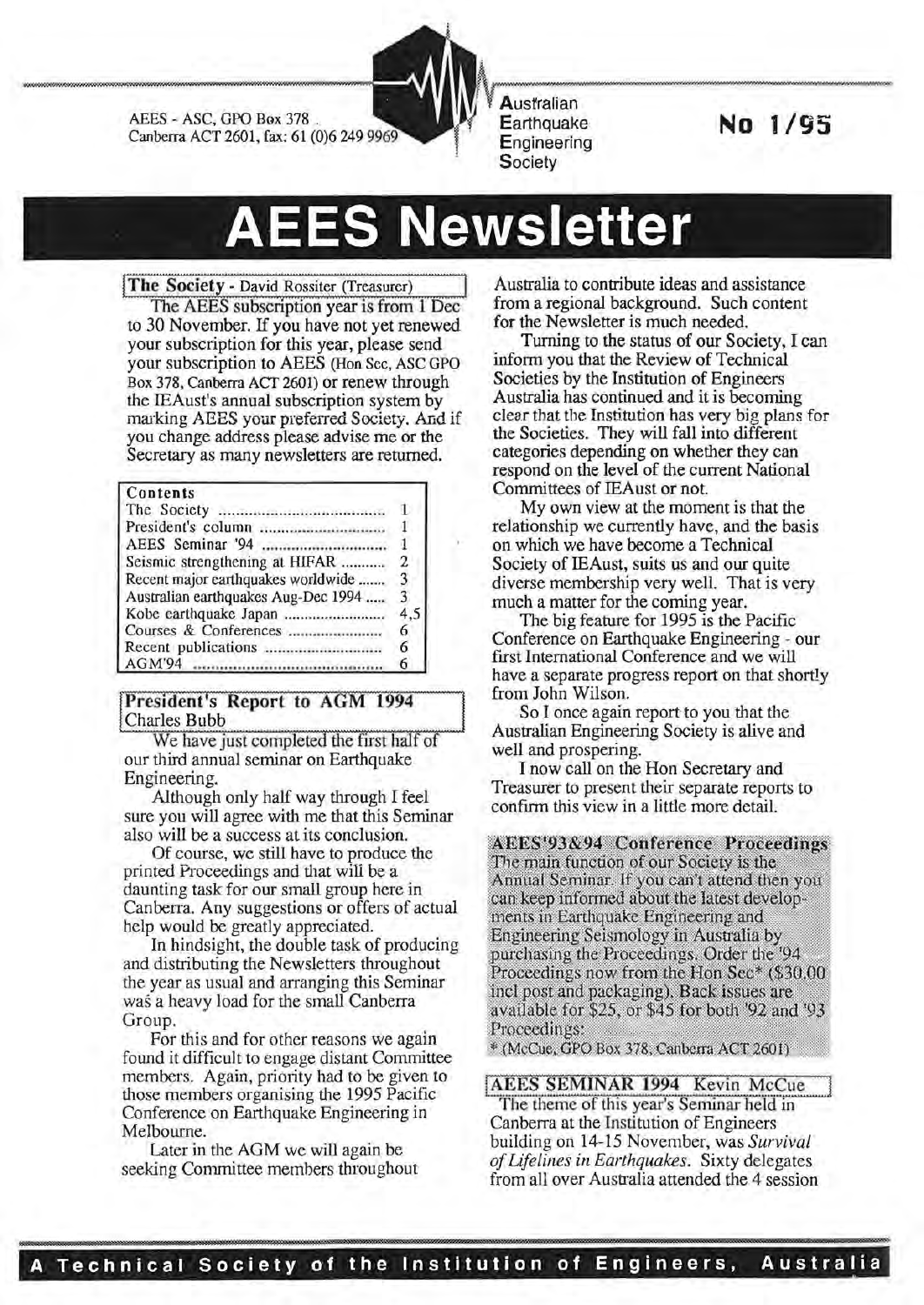Seminar and 48 stayed for the dinner. The afternoon-next morning session layout seemed to work well, giving people time to travel to Canberra on the Monday morning and return home on the following afternoon.

After a thought provoking welcome from Charles Bubb (President's column), the seminar proper started and fittingly ended with papers on Canberra. Bob Gibbs gave the opening address in place of the ACTEW Chief Executive Mike Sargent who was called away at the last moment. He looked at vulnerable lifelines such as the power, water and sewerage services to Canberra (who will forget the picture of the Telecom Tower broken in half!!) while Greg James - ACTSES discussed the evolving ACf Emergency Plan.

Of course the geographical content was not limited to Canberra. Bill Boyce from Kinhill mentioned bridge design and construction in Papua New Guinea and Bruce Bolt UC Berkeley discussed the Northridge Los Angeles earthquake, particularly its effects on bridges (Ed- very timely).

Other authors discussed: the near catastrophic effects of the 1989 Newcastle earthquake on electricity transformers and how they were rebuilt (Rod Caldwell - Pacific Power); and the buckling of the NTGAS pipeline in the 1988 Tennant Creek earthquakes (Jim McDonald -East Australia Pipelines) and how such lifelines can be designed for minimum disruption. Hasso Constantin from Telecom discussed the effect on phone. circuits and how overload is managed in an emergency like the Newcastle earthquake or a simulated

earthquake in Canberra. Surprising the amount of flexibility available to the communications carriers to regulate the volume of in going and outgoing calls (or dump them as we saw in  $WA$  - last Newsletter). Recent earthquakes at Cessnock and Eugowra and the resulting quality database of strong motion records were discussed by several speakers including Kevin McCue, Trevor Jones and Gary Gibson.

Peter Hughes discussed how one might proceed with a study of the vulnerability of

Melbourne lifelines while John Wilson described the impressive Earthquake Engineering programs being undertaken at Melbourne University

The show was rather stolen by the only woman speaker and professed ignoramus on earthquakes - Maree Callaghan, Mayor of Cessnock. Putting the case for the people in an emergency such as the Cessnock earthquake, she castigated the 'authorities' for their non-appearance and the 'experts' for their lack of advice in the hours and days following the earthquake. This theme became a recurring one throughout the discussion sessions.

Election Return of the old guard. There being no other nominations, Charles Bubb, Kevin McCue and David Rossiter were declared elected to the Executive; as President, Hon Secretary and Hon Treasurer respectively.

The newly elected Committee in order of nomination is: Graham Hutchinson, John Wilson, Mike Griffith, Russell Cuthbertson and Gary Gibson- fittingly a strong Melbourne team in the lead-up to PCEE'95.



Photo: Courtesy of ANSTO

#### [Seismic strengthening at HIFAR

As part of an ongomg investigation of the safety of the HIFAR facility at Lucas Heights, one of the adjacent buildings was upgraded by retrofitting external crossbracing as shown in the figure above. According to the NSB report, "this strengthening program was expanded to include the assessment of the anchorage capacity of plant items not in the original program, the work is scheduled for completion by the end of 1994."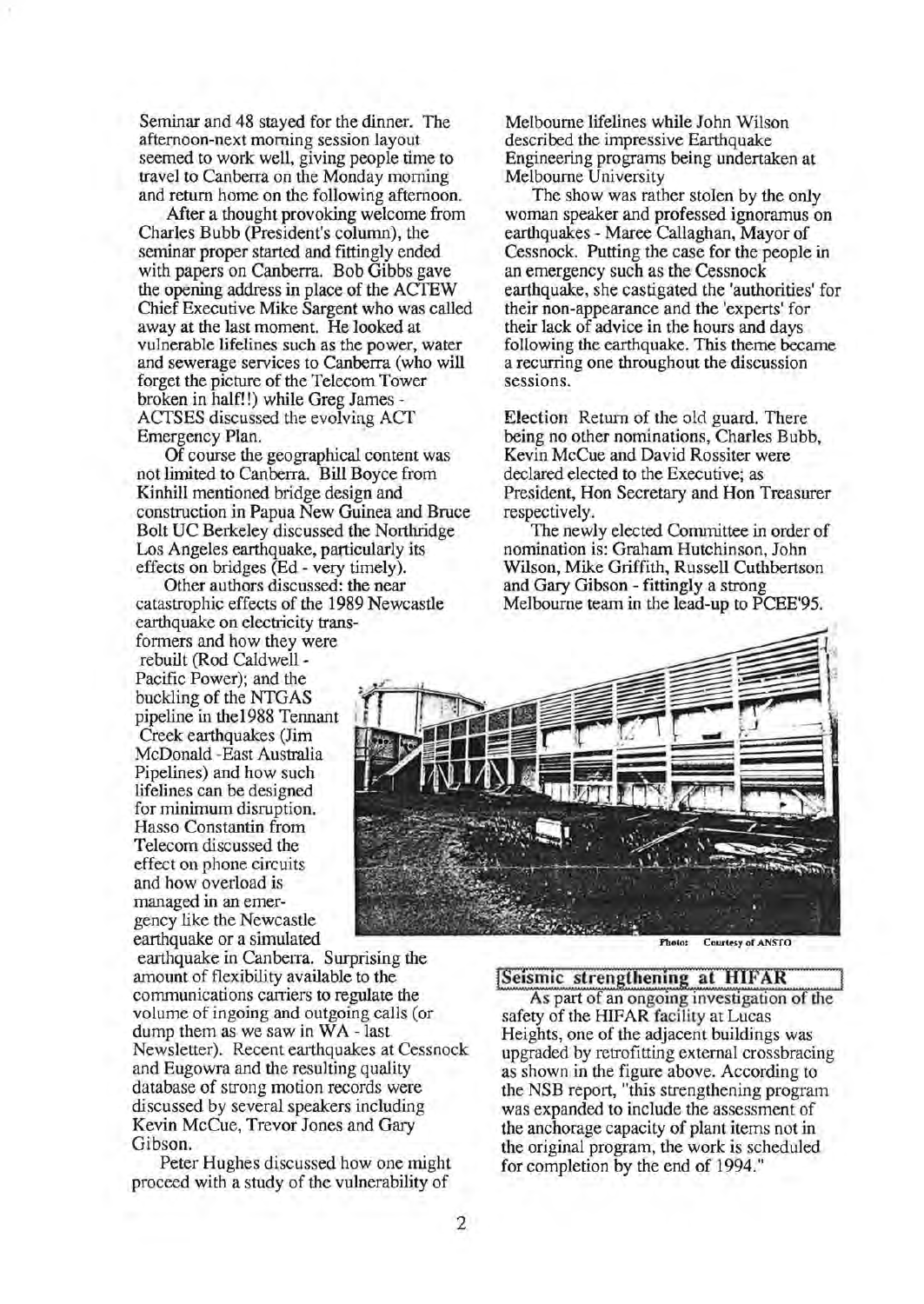The photo and report are from a Nuclear Safety Bureau report with permission.

### uakes worldwide Recent major or damaging earth-

The recent Kobe earthquake is described on pages 4 & 5. At magnirude 8.1, the Hokkaido Japan earthquake of 4 October 1994 is only the second great shallow earthquake worldwide (magnitude 8 or greater), since the May 1989 earthquake on the Macquarie Ridge south of New Zealand. (fhe other was at Guam on 8 August 1993). Several large aftershocks occurred northeast of Honshu up to a few weeks before the Kobe earthquake.

Australian Earthquakes, ML  $\geq 3.0$ August - December 1994

(from ASC, MGO, SRC-RMIT, SADME, TASUNI, UQ&UCQ)

August Damage claims from the Cessnock earthquake had totalled \$30M by mid-September. Brick buildings bore the brunt of the damage but only one may have to be demolished. The focus was very shallow and there were no aftershocks above magnitude ML 2.0. An earthquake swarm commenced on 30 July at Eugowra NSW. Minor damage was reported and the residents were most alarmed because hundreds of earthquakes were felt in the town.

September Swarm activity continued at Eugowra NSW during the month with 10 events of magnitude ML>0.9. Of the Australian earthquakes tabulated below, those on 4 September at Chillagoe and 27 September in the Snowy Mountains were reported felt. Other felt events included a magnitude 1.7 at Gungahlin, a northern suburb of Canberra at 13:44 UTC on 6 September, a magnitude 2.5 at Albury NSW at 0528 UTC on 8 September, a magnitude 2.7 at Peterborough SA on 12 September (UTC), an earthquake on 16 September which knocked things off shelves at the Casino on Christmas Island, and a magnirude 2.4 on 28 September (UTC) which was felt in Burra SA.

October Earthquake activity continued at Tennant Creek and three events were recorded with magnitudes greater than ML 3. A minor resurgence in the earthquake swarm activity at Eugowra NSW occurred over-the October holiday weekend and between 10 and 20 events per day were recorded by field seismographs in the area. The largest event had a magnitude of ML 1.9. Swarm activity decreased to low levels later in October.

November Dozens of earthquakes struck Myrtle Spring SA but it was difficult to find anyone who had felt them except for one person at Woomera (!). Seismologists from the Mines & Energy SA Department installed seismographs in the epicentral region to monitor them more closely. Another

sequence of more than 60 earthquakes occurred near York WA, many of which were felt locally. The aftershocks at Tennant Creek continue with 2 above ML 3.

| Date           | Time<br>UTC    | Lat<br>°S | Long<br>°E | ML  | Place                   |
|----------------|----------------|-----------|------------|-----|-------------------------|
| Aug            |                |           |            |     |                         |
| 6              | 1103 51        | 32.9      | 151.3      | 5.3 | Cessnock NSW            |
| 10             | 00<br>2037     | 34.2      | 139.1      | 3,2 | Eudunda SA              |
| 19             | 0219 36        | 33.4      | 148.4      | 3.0 | Eugowra NSW             |
| 19             | 1809 51        | 33.4      | 148.4      | 3.2 |                         |
| 19             | 10<br>2352     | 33.4      | 148.4      | 3.3 | m                       |
| 21             | 0215 07        | 33.4      | 148.4      | 3.0 | w                       |
| 21             | 0553 51        | 33.4      | 148.4      | 4.0 | n                       |
| 22             | 0331 49        | 22.0      | 126.3      | 3.4 | Tobin Lake WA           |
| 31             | 2048 30        | 19.9      | 133.3      | 4.5 | Tennant Ck NT           |
|                |                |           |            |     |                         |
| Sep            |                |           |            |     |                         |
| 01             | 0625 30        | 22.9      | 130.5      | 3.1 | NT/WA border            |
| 04             | 0108 02        | 17.0      | 144.5      | 4.0 | Chillagoe Qld           |
| 04             | 1301 28        | 30.7      | 124.2      | 4.3 | Zanthus WA              |
| 04             | 2144 05        | 30.3      | 138.0      | 3.0 | Lyndhurst SA            |
| 12             | 0449 54        | 19.8      | 133.5      | 3.2 | Tennant Ck NT           |
| 12             | 1203 01        | 22.5      | 136.4      | 3.9 | Lucy Ck NT              |
| 18             | 0408 51        | 33.8      | 148.2      | 3.1 | Grenfell NSW            |
| 23             | 1406 51        | 19.7      | 134.1      | 3.6 | Tennant Ck NT           |
| 27             | 0758 34        | 36.2      | 148.6      | 3.1 | Snowy Mtn NSW           |
| Oct            |                |           |            |     |                         |
| 09             | 1501 26        | 16.6      | 128.1      | 3.6 | Warmun WA               |
| 11             | 1034 34        | 33.3      | 121.3      | 3.9 | Salmon Gums WA          |
| 11             | 1448 47        | 19.8      | 134.2      | 3.9 | <b>Tennant Creek NT</b> |
|                |                |           |            |     |                         |
| 17             | 1741 14        | 19.8      | 133.9      | 3.4 | Tennant Creek NT        |
| 19             | 2007 44        | 35.2      | 123.6      | 3.3 | SE Esperance WA         |
| 20             | 1010 49        | 19.8      | 133.9      | 3.0 | <b>Tennant Creek NT</b> |
| Nov            |                |           |            |     |                         |
| 02             | 0902 27        | 19.9      | 134.2      | 3.1 | Tennant Ck NT           |
| 03             | 1338 49        | 26.0      | 111.6      | 2.8 | Offshore WA             |
| 04             | 2200 14        | 28.6      | 135.6      | 2.8 | E Lake Eyre SA          |
| 06             | 2330 06        | 32.3      | 138.3      | 2.8 | Hawker SA               |
| 11             | 2000 41        | 19.8      | 134.2      | 3.3 | Tennant Ck NT           |
| 18             | 1210 23        | 37.3      | 146.0      | 2.9 | Lake Eildon Vic         |
| 23             | 2053 30        | 32.0      | 116.8      | 3.0 | York WA                 |
| 24             | 2003 22        | 32.0      | 116.7      | 3.0 | York WA                 |
| 29             | 0949 27        | 25.8      | 129.3      | 2.6 | NT/WA border            |
| 30             | 19<br>1953     | 30.3      | 138.1      | 4.2 | Myrtle Spring SA        |
|                | $\overline{2}$ | 30.4      |            |     |                         |
| 30             | 2014           |           | 138.0      | 2.7 | Myrtle Spring SA        |
| 30             | 2023 55        | 30.4      | 138.0      | 3.4 | Myrtle Spring SA        |
| Dec            |                |           |            |     |                         |
| 2              | 1942 36        | 23.6      | 130.1      | 4.2 | Lake MacKay NT          |
| 3              | 0855 10        | 19.8      | 133.8      | 3.0 | Tennant Ck NT           |
| 5              | 1946 53        | 30.4      | 138.0      | 3.0 | Myrtle Spring SA        |
| 5              | 1957 14        | 30.4      | 138.0      | 3.1 | Myrtle Spring SA        |
| $\frac{5}{5}$  | 2029 40        | 30.4      | 138.0      | 3.3 | Myrtle Spring SA        |
|                | 2049 38        | 30.3      | 137.9      | 4.0 | Myrtle Spring SA        |
|                | 2102 39        | 30.4      | 138.0      | 3,8 | Myrtle Spring SA        |
| $\frac{5}{5}$  | 2116 34        | 30.4      | 138.0      | 3.5 | Myrtle Spring SA        |
| $\overline{7}$ | 0532 43        | 30.4      | 138.0      | 3.0 | Myrtle Spring SA        |
| 9              | 1553 14        | 30.4      | 138.0      | 3.2 | Myrtle Spring SA        |
|                | 0203<br>5      | 30.4      |            |     |                         |
| 12             |                |           | 138.0      | 3.1 | Myrtle Spring SA        |
| 22             | 1024 15        | 19.9<br>ŧ | 134.0      | 3.8 | Tennant Ck NT           |
| 24             | 0818 37        | 11.2      | 139.3      | 3.5 | C York Qld              |
| 24             | 1628 0         | 19.8      | 134.0      | 3.6 | Tennant Ck NT           |
| 27             | 1910 14        | 23.6      | 130.2      | 3.0 | NT/WA Border            |

December Earthquake activity hotted up in December with epicentres concentrated in Central (article continued page6)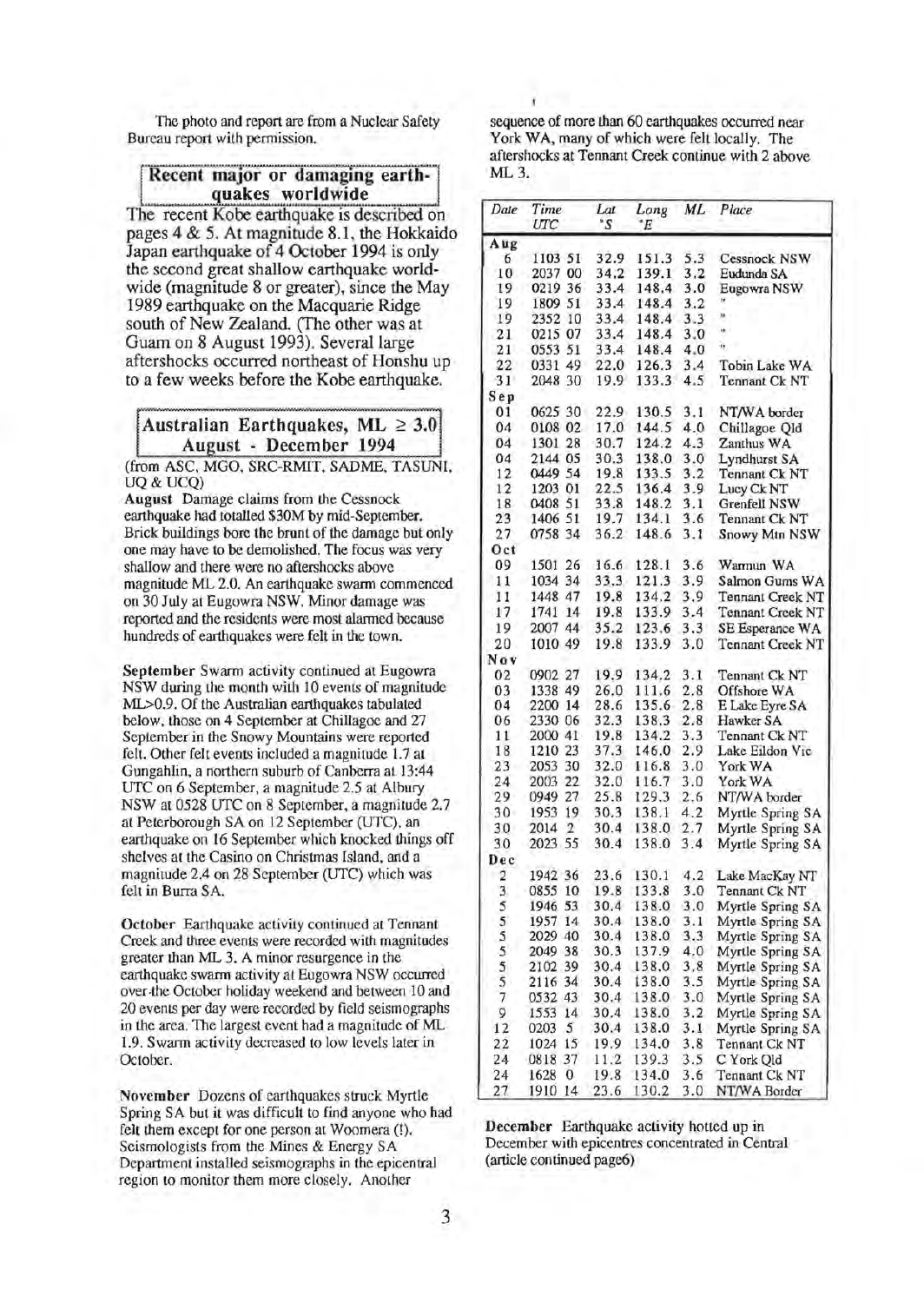## **The Kobe Earthquake Japan - 16 January 1995**

At 20:45 UTC on 16 January (4:45am on 17 January local time) a large earthquake occurred near Kobe in southwest Honshu Japan. About 5000 people were killed by collapsing buildings during this earthquake, a great disaster but not a *great* earthquake. Its magnitude was Ms 6.8, the same size as the 1968 Meckering WA or 1988 Tennant Creek NT earthquakes. Only 60 people were killed in Los Angeles California during the Ms 6.8 earthquake at Northridge almost a year ago to the day.

Kobe is in zone A of the Japanese hazard map, the highest rating, yet there are fewer earthquakes near Kobe than in almost any other onshore area of Japan. The damage resulted because of the proximity of the epicentre to a major urban area which had not suffered a damaging earthquake since 1944 when it was rebuilt after being comprehensively bombed during the war. Other factors contributing to the severity of damage included the density of buildings, the foundation conditions (extensive liquefaction occurred), the construction materials, the age of many buildings and the general unpreparedness for earthquakes and frrestorm.

Many of the modern high-rise buildings designed to resist earthquakes apparently survived intact. Foundation failure due to liquefaction led to some classic failures, high rise buildings lying on their sides across roads (see figure opposite) and railways suspended in mid air, the supporting embankments gone. The most notable structural failures were the elevated freeways which were thrown to the ground when their supporting columns snapped off at the base. Elevated roadways near Northridge California also performed badly during the Northridge earthquake.

The modified Mercalli scale is a subjective measure of the intensity of ground motion - Japanese seismologists have rated the intensity as follows: Kobe MM IX-X, Osaka MMVI-VII, Kyoto MMVIII. The shaking was barely felt in Tokyo about 450 km away. The only known measurement of strong ground motion was between Kobe and Osaka where the horizontal acceleration was 0.3 g.

Japanese geologists are mapping a fault scarp formed during the earthquake on the northwest coast of the island Awaji-Shima, southwest of Kobe. Movement extends along the Nojima fault for at least 9 km and the maximum displacement was 1.5m in a right-lateral sense. The fault mechanism determined by seismologists in Japan and the US is right-lateral strike-slip on a NNE trending fault. Kobe is along the strike of the fault which is the direction of greatest shear-wave energy release.

Thousands of aftershocks have been recorded on a 60 km long zone although none were large enough to be widely recorded in Australia. The aftershock sequence will probably last several months whereas the Tennant Creek NT aftershocks are still continuing more than 7 years after the mainshocks.

\*\*\*\*\*

The AEES Committee consulted by phone on sending a self-funded representative to Japan to investigate the effects of the Kobe earthquake and then contacted Dr John Wood, President of the NZNSEE. As a result, AEES member Dr George Walker has joined a NZNSEE reconnaissance team in Kobe. He left on Sunday 22 January to fly to Tokyo and then travelled on to Kyoto where the 12 member team is based, normally about an hours train-ride from Kobe. We will reproduce his report in the next newsletter.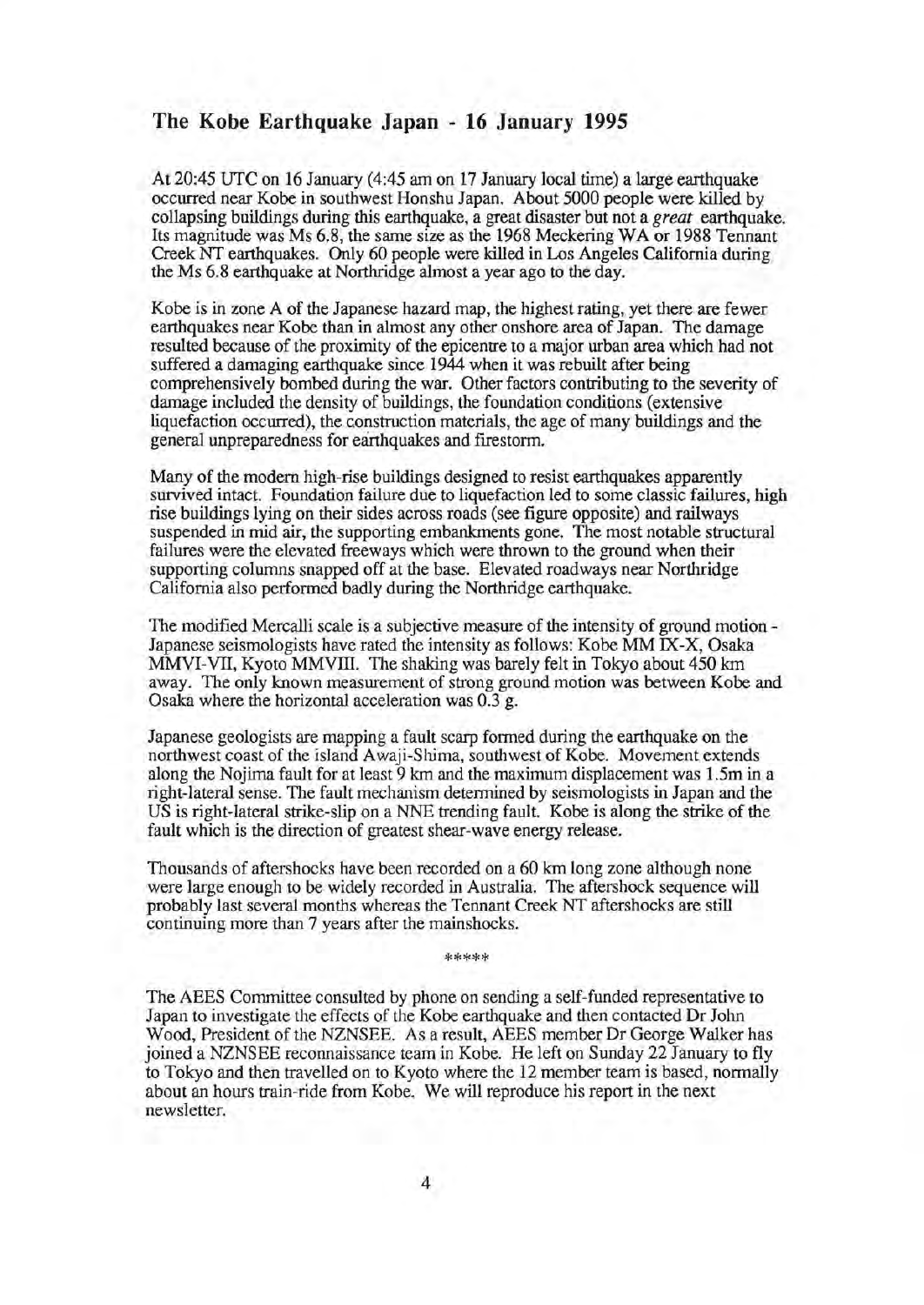



Earthquake epicentres in Japan, 1980 - 1989